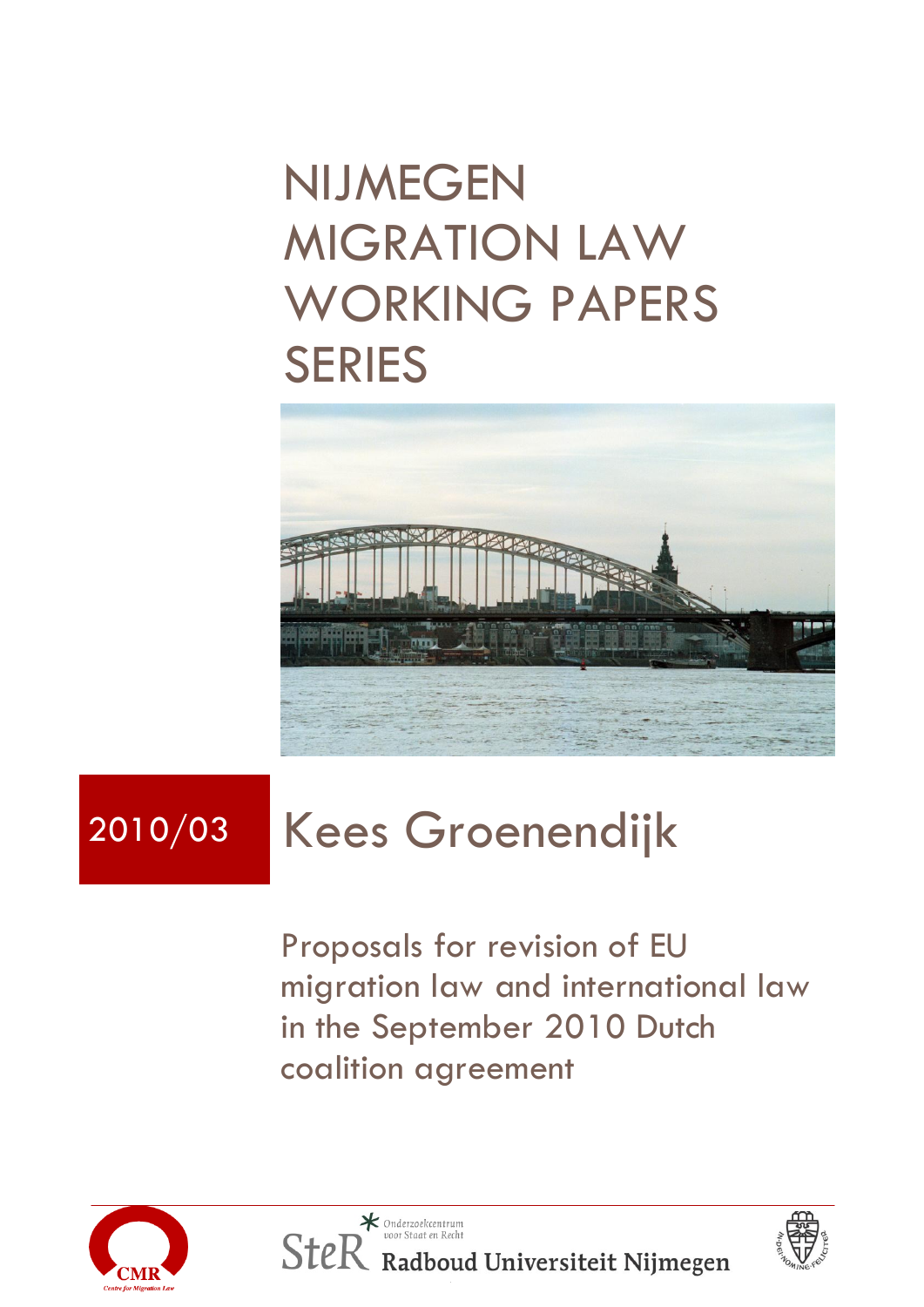ISSN 2212-7526

Nijmegen Migration Law Working Papers Series 2010/03

Centre for Migration Law Faculty of Law Radboud University Nijmegen P.O. Box 9049 6500 KK Nijmegen The Netherlands

Editors Carolus Grütters Ashley Terlouw

Lay-out Hannie van de Put

Cover photo Erik van 't Hullenaar

© 2010, Kees Groenendijk

url: www.ru.nl/law/cmr/WorkingPapers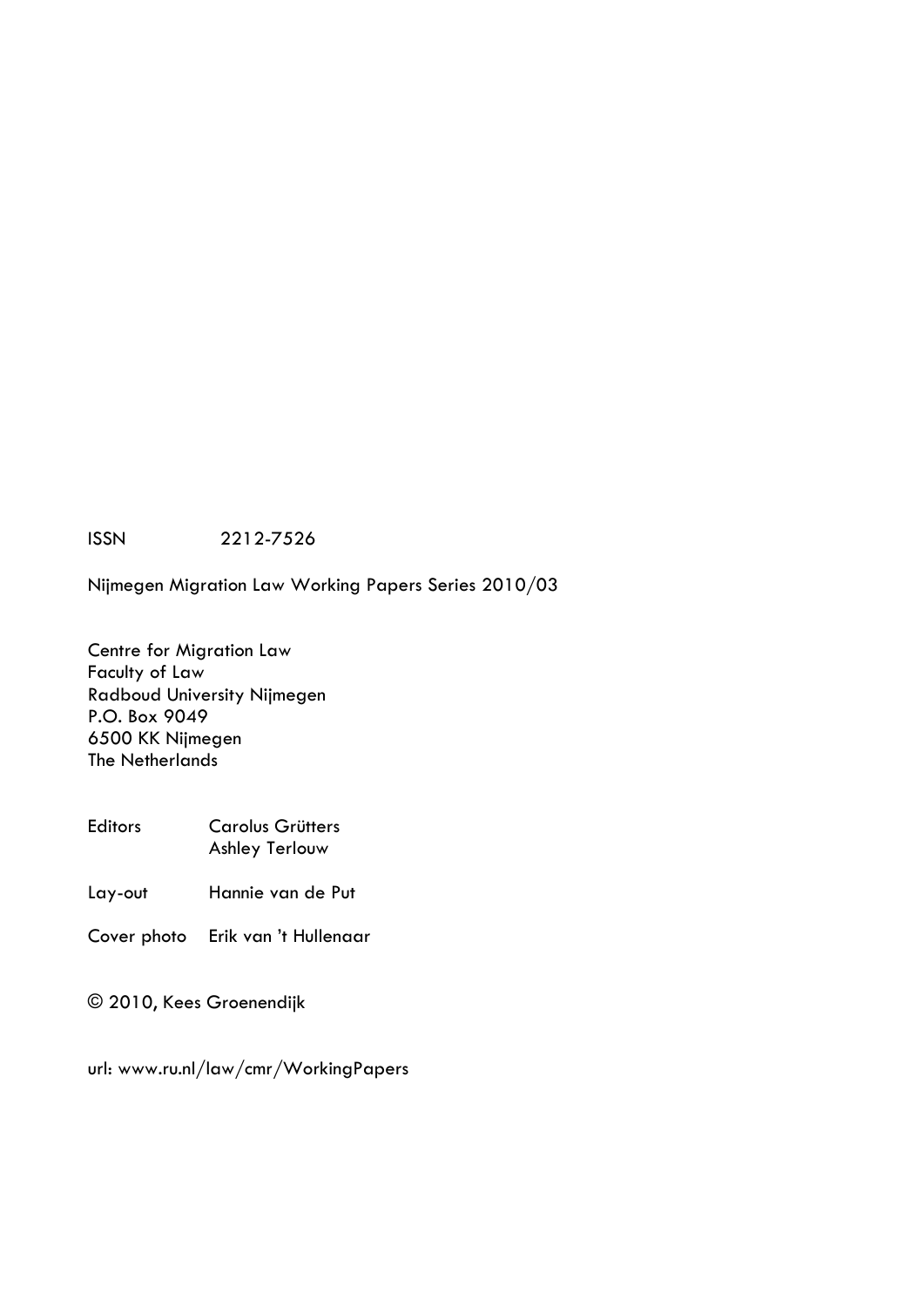## PROPOSALS FOR REVISION OF EU MIGRATION LAW AND INTERNATIONAL LAW IN THE SEPTEMBER 2010 DUTCH COALITION AGREEMENT

#### *Kees Groenendijk \**

The six pages of new measures on immigration and immigrant integration in the (draft) coalition agreement between the conservative VVD and the Christiandemocratic CDA contain a series of proposals to amend EU law and international law. The text is repeated word for word in the agreement between these two parties and Geert Wilders party (PVV).

The agreement explicitly confirms that the Netherlands will comply with its obligations under international law. Maximum use will be made of the remaining room for manoeuvre under the ECHR in order to reduce family migration. If the proposed measures are not possible within the existing EU Directives or international, those directive and the relevant treaties have to be amended. The aim of the policy is to realize "a very substantial reduction of immigration". Wilders asked for a 50% reduction, but no figures are mentioned in the agreement. Hereunder, I summarize the main proposals.

#### **Qualification Directive 2004/86/EC**

This directive has to be amended in order to place the burden of proof more on the asylum seeker, who will have to prove that he has no flight alternative.

#### **Family Reunification Directive 2003/86/EC**

According to the coalition agreement the Netherlands will campaign for the following seven amendments of this directive:

- Raise minimum age of spouse from 21 to 24 years
- Admission of one partner per ten years
- Raise income requirement to 120% of minimum wage again [This amounts to a reversal of the Chakroun judgment of the Court of Justice of 4 March 2010.]
- Sponsor should provide a financial warranty before his family members are admitted.

<sup>\*</sup> c.groenendijk@jur.ru.nl.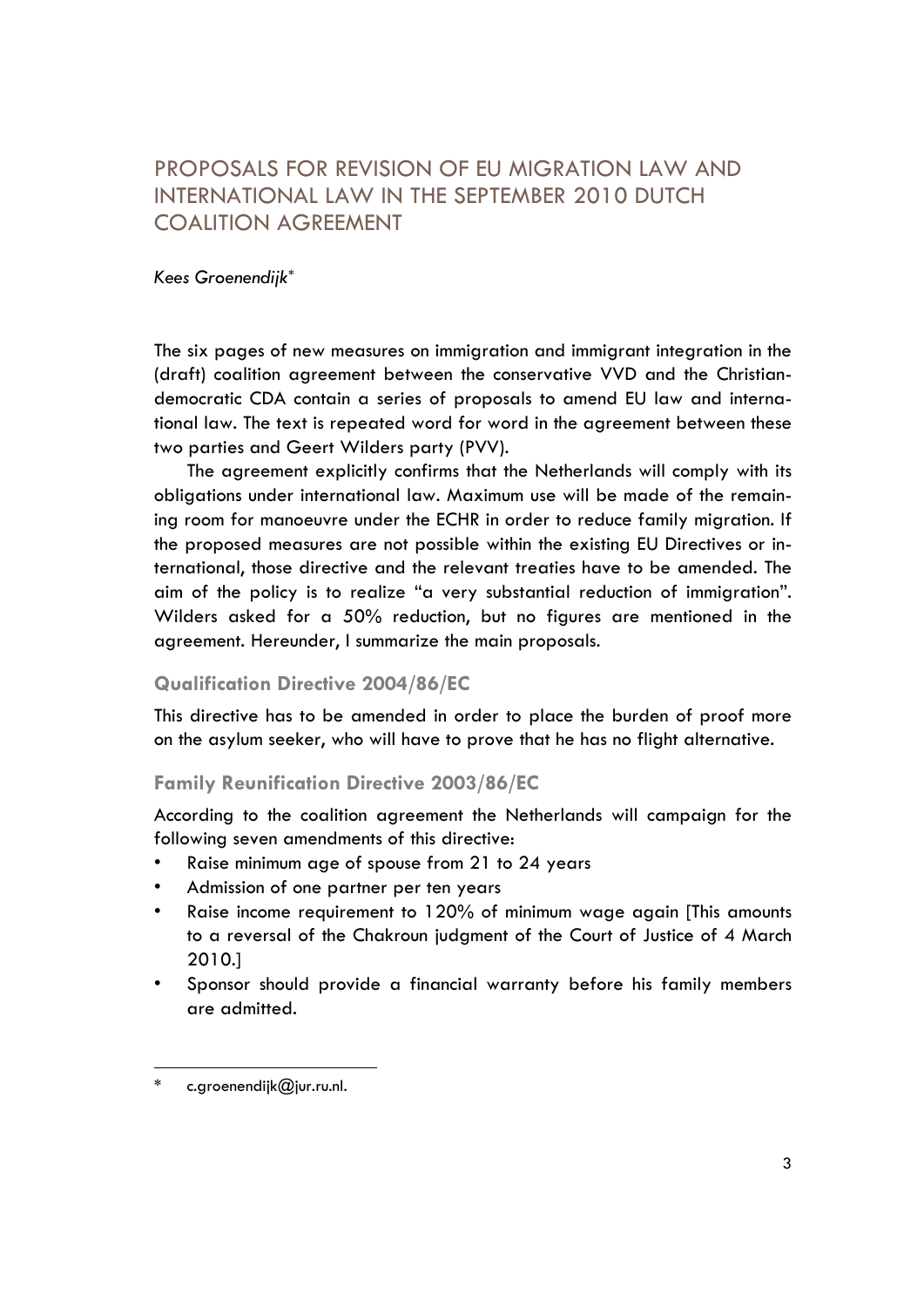- Introduction of a test that the ties with the Netherlands prevail over the ties with other countries. [A similar condition was introduced in Danish national law some years ago.]
- Family members of a person who is convicted for certain violent crimes will not be admitted.
- The possibility to introduce an educational requirement: only family member with a level of education sufficient for integration and participation will be admitted

In my view four more proposed measures are incompatible with Directive 2003/86:

- The level of the integration test that spouses and partners have to pass abroad will be raised.
- The fees for visa or residence permit for family reunification will be raised. [At present the fee is  $\epsilon$  830 plus  $\epsilon$  350 for each time the integration exam is taken plus  $\epsilon$  188 for each additional family member.
- Prohibition of marriage between cousins. [Since this measure is mentioned in the paragraph on reduction of family reunification, the apparent aim is to no longer recognize those spouses as a spouse under the Directive.]
- An unspecified period of residence abroad will become a ground for withdrawal of the residence permit. [Article 16 does not contain such a ground for withdrawal.]

### **Directive 2003/109/EC on the status of long-term residents thirdcountry nationals**

• Introduction of an educational requirement: the applicant has to have a level of education sufficient for integration and participation.

Two other proposals may create problems under this directive:

- The general proposal that an unspecified period of residence abroad will become a ground for withdrawal of residence permits disregards Article 9(1)(c) of this directive.
- The government will no longer pay for the integration course. Third-country nationals will have to pay the market price [approximately  $\epsilon$  6,000,-] themselves.[ Since 1.1.2010 passing the integration exam is a condition for the EC long-term resident status in the Netherlands. Does the EU law proportionality principle allow to require all immigrants, irrespective of their educational level, to pass a test at the same level and bear all the costs of the language and integration courses before the long-term resident status is granted?]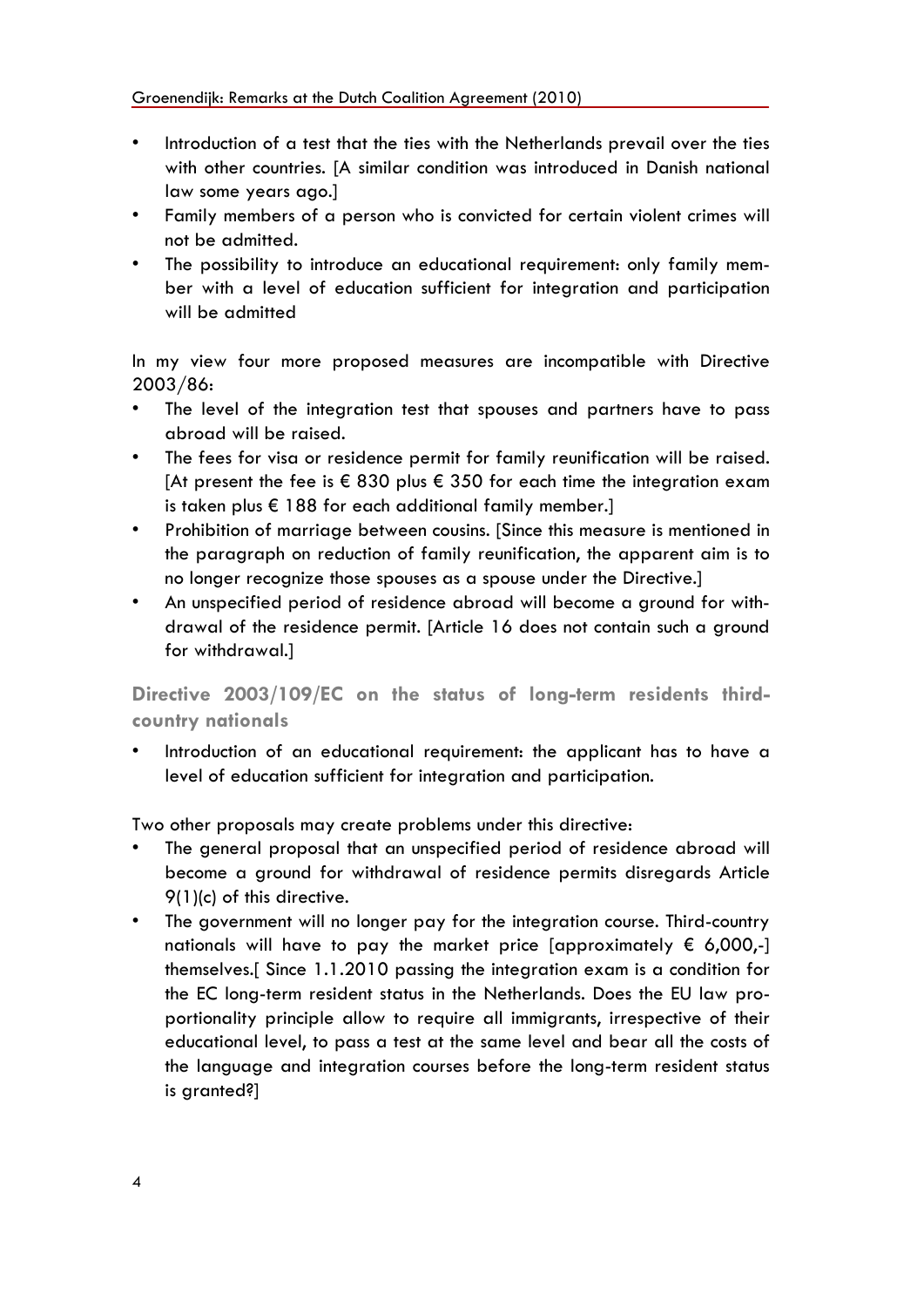**Directive 2004/36/EC on the free movement of Union nationals**

- An amendment that will widen the possibilities for expulsion of Union nationals after a criminal conviction.
- Third-country family members of EU migrants will not be admitted if they have or ever had unlawful residence in the Member State.
- National law applies to the admission of third-country family members of EU migrants.

#### **EU measure against regularizations**

The government will promote the adoption of an EU measure that forbids Member States to decide a regularization ("pardon"). [In 2007-2009 almost 30,000 former asylum seekers, whose stay in the Netherlands had been tolerated for more than six years, received a residence permit under such regularization campaigns.]

#### **Association EEC-Turkey**

• Association Agreement has to be amended in order to oblige Turkish national to pass the integration test and apply the financial and residence right sanctions to those who do not pass in time. Dutch nationals and EU nationals are exempted from the Integration Act. [In the paragraph on EU Enlargement the EU membership of Turkey is not explicitly mentioned.]

#### **Accession Treaties with Bulgaria and Romania**

• No free movement for Bulgarian and Romanian workers until 2014. [Unemployment in the Netherlands is low: 5%; the average in the EU is 10%. In 2009 a total of 900 Bulgarian nationals and 3,300 Romanian nationals were working with a labor permit, two thirds in seasonal jobs in agriculture. This size and the impact of this group on the total Dutch labour force are extremely small.]

#### **European Convention on Nationality**

The restriction of denaturalization in Article 7(d) of the convention to cases of serious damage to essential interests of the state has to be "re-interpreted" in order to allow for denaturalization in case of conviction for serious crimes generally. If the other Parties to the convention do not agree with this new broad interpretation, as of 1.1.2012 acquisition of Dutch nationality will become conditional only for the first five years. The nationality can be withdrawn during those years in case of conviction for a serious crime.